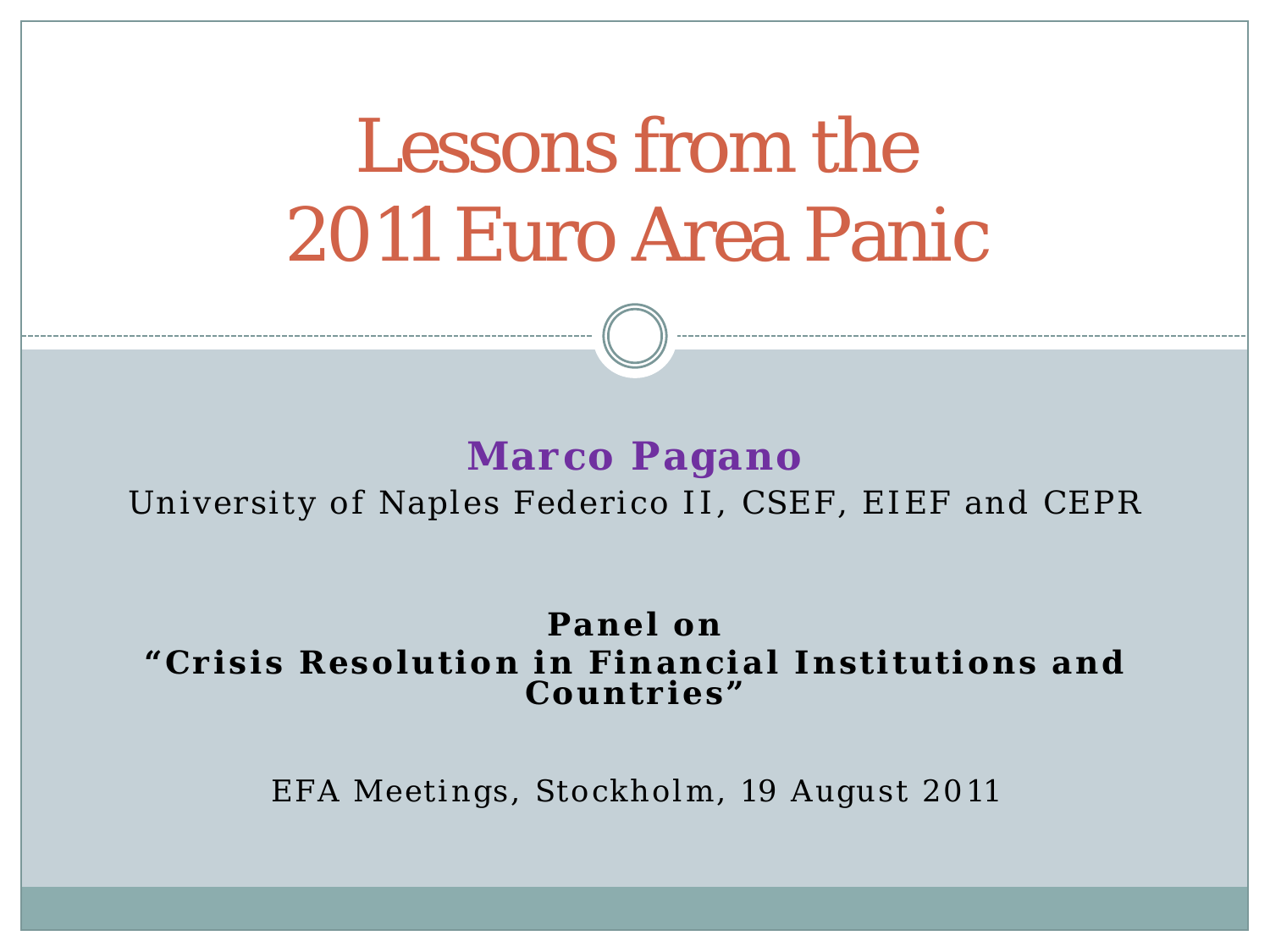### Not just a remake of the 2007-09 crisis

2

### Some strikingly **common** features:

- Systemic risk arising from "small, peripheral market":
	- $\times$  subprime loans for 2007-09 crisis
	- $\blacktriangleright$  Greece, Ireland for the 2011 Euro panic
- Gradual, extensive cross-market, cross-country contagion:
	- across fixed-income markets (ABS, interbank, etc.) in 2008
	- across sovereign debt markets in 2011
- Surge in demand for liquidity and banks' increasing reliance on Central Bank liquidity provision:
	- Fed in 2008-09
	- $\times$  ECB in 2011

### One all-important **difference**: the **"fiscal-bank solvency nexus"**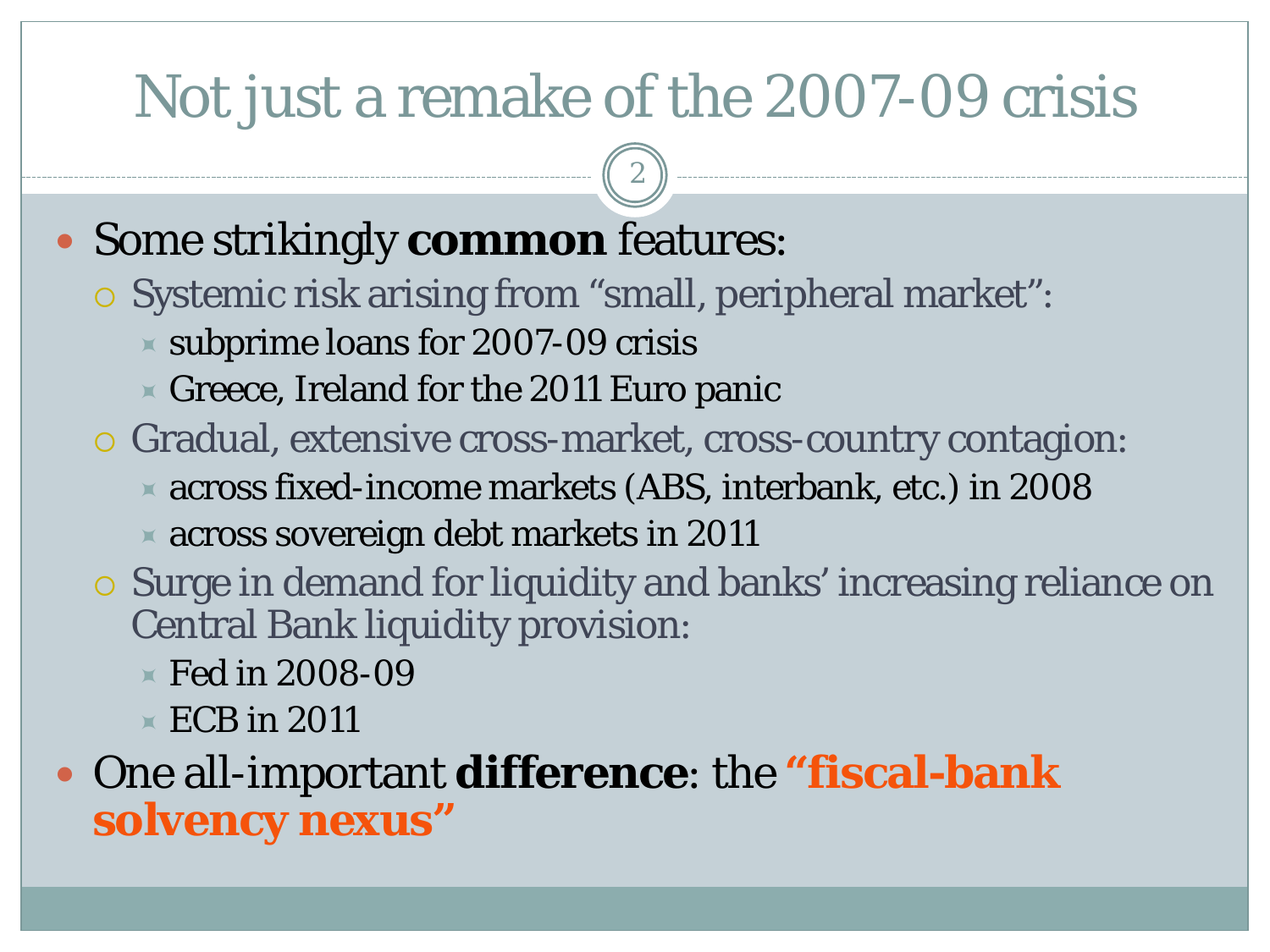### The fiscal-bank nexus in the Euro panic

3

 In some cases (Ireland, Spain) bank solvency problems lead to fiscal solvency issues:

- o recapitalization of Irish banks
- prospective recapitalization of Spanish Cajas
- In other countries (Greece, Italy, Belgium) with long-run public debt accumulation and slow growth, fiscal solvency issues threaten bank stability:
	- $\circ$  domestic and foreign banks own public debt of troubled countries  $\rightarrow$ their value drops proportionately to their exposure
	- domestic government's explicit guarantees (deposit insurance) and implicit guarantees (recapitalization in case of distress) become less credible  $\rightarrow$  value of <u>domestic</u> banks drops further, their access to funding dries up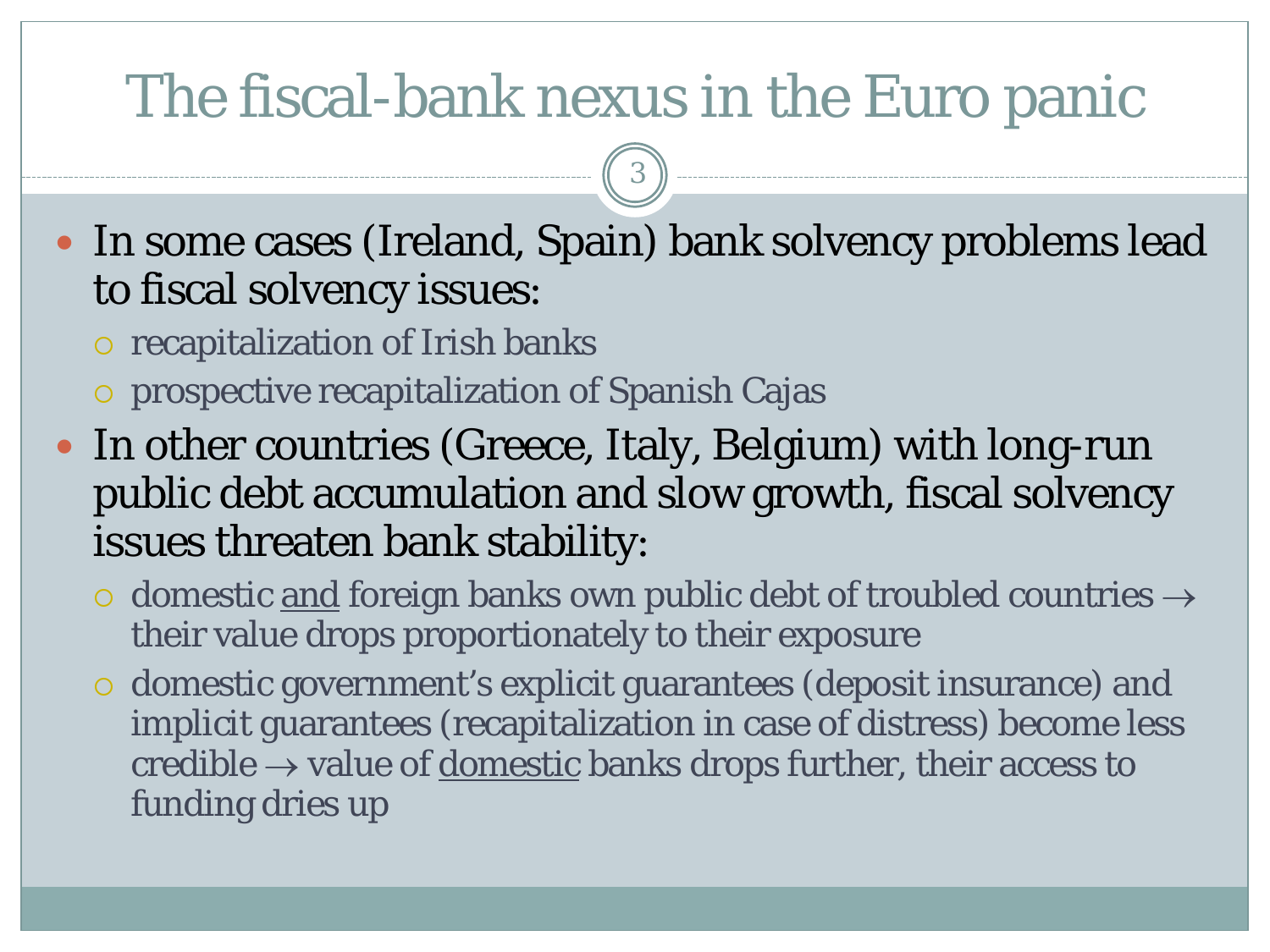### The fiscal-bank nexus (2)

4

- "**People are shorting banks as a way of shorting sovereign**  debt. What we are really seeing is the markets deciding they don't like the fiscal position in Europe. The best way to get leverage and express that opinion is through shorting the banking system, because they know that the governments have to bail out the banks" (Tom Vosa, head of markets economics, Europe at National Australia Bank).
- "**People are shorting these stocks and pushing them down because of fear about the broader macro issues**. Yesterday really felt like the latter part of 2008, where you were seeing the crisis moving from one bank to another. The one thing that **could be dangerous** is **if it becomes a self-fulfilling prophecy**." (Chris Wheeler, analyst at Mediobanca).

From "Cause of French Banks' Fall Not Rating Fears: Analyst", by Catherine Boyle, 11 August 2011, CNBC.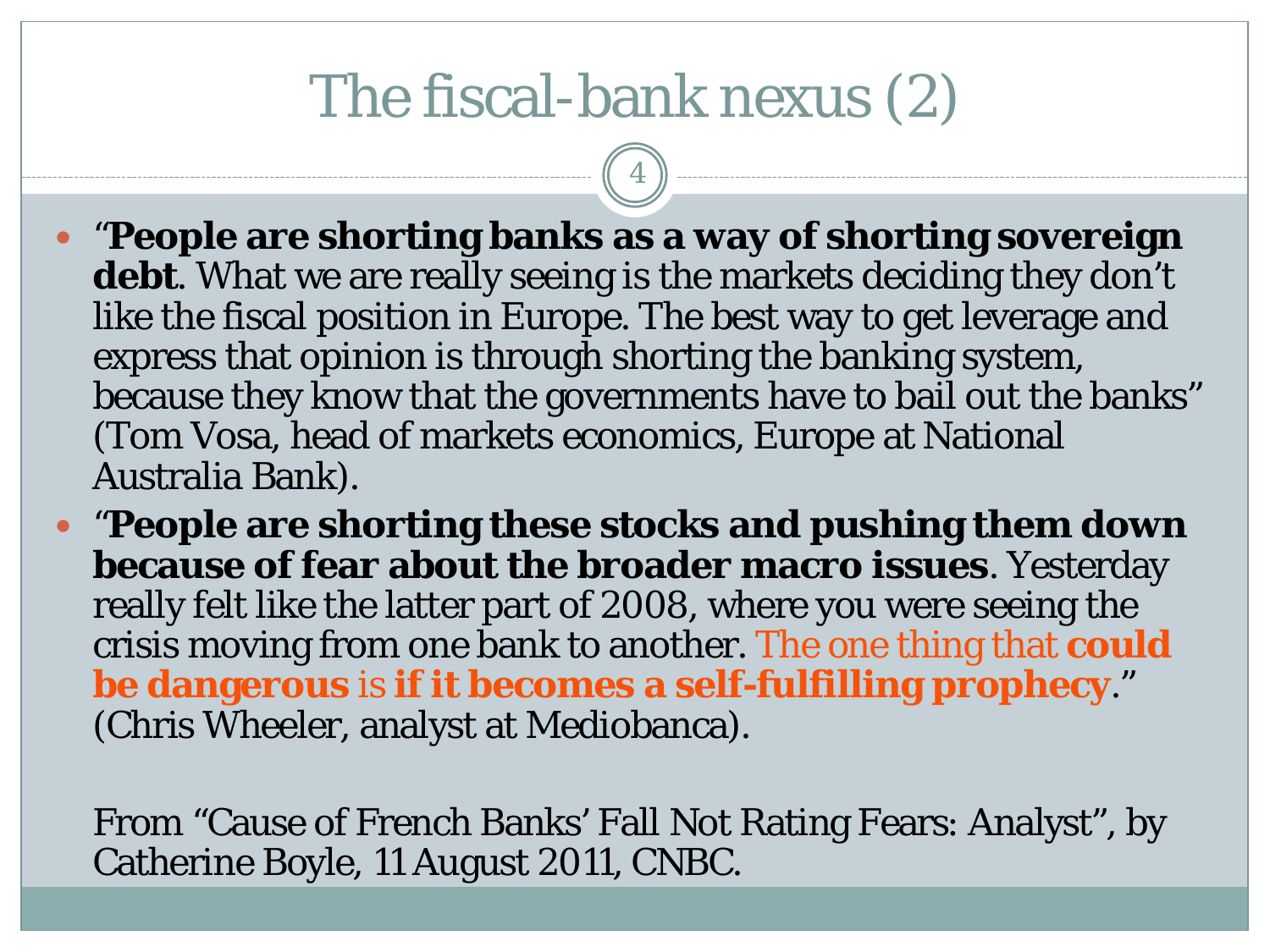# Multiple equilibria?

5

- Simultaneous run on governments and banks: in both cases, beliefs of insolvency may raise funding costs and become self-fulfilling:
	- A persistent yield differential above 400 bp threatens the long-run sustainability of public debt in otherwise solvent countries.
	- The selloff also threatens thinly capitalized European banks, forces up their lending rates, weaken their deposit base and impairs their lending ability.

### • Role for ECB intervention as lender of last resort:

- Security Market Program (SMP) allows banks to refinance themselves by selling public debt to ECB
- De Grauwe: importance of LLR to prevent panic-driven search for liquidity from becoming a self-fulfilling solvency crisis, i.e. eliminate the bad equilibrium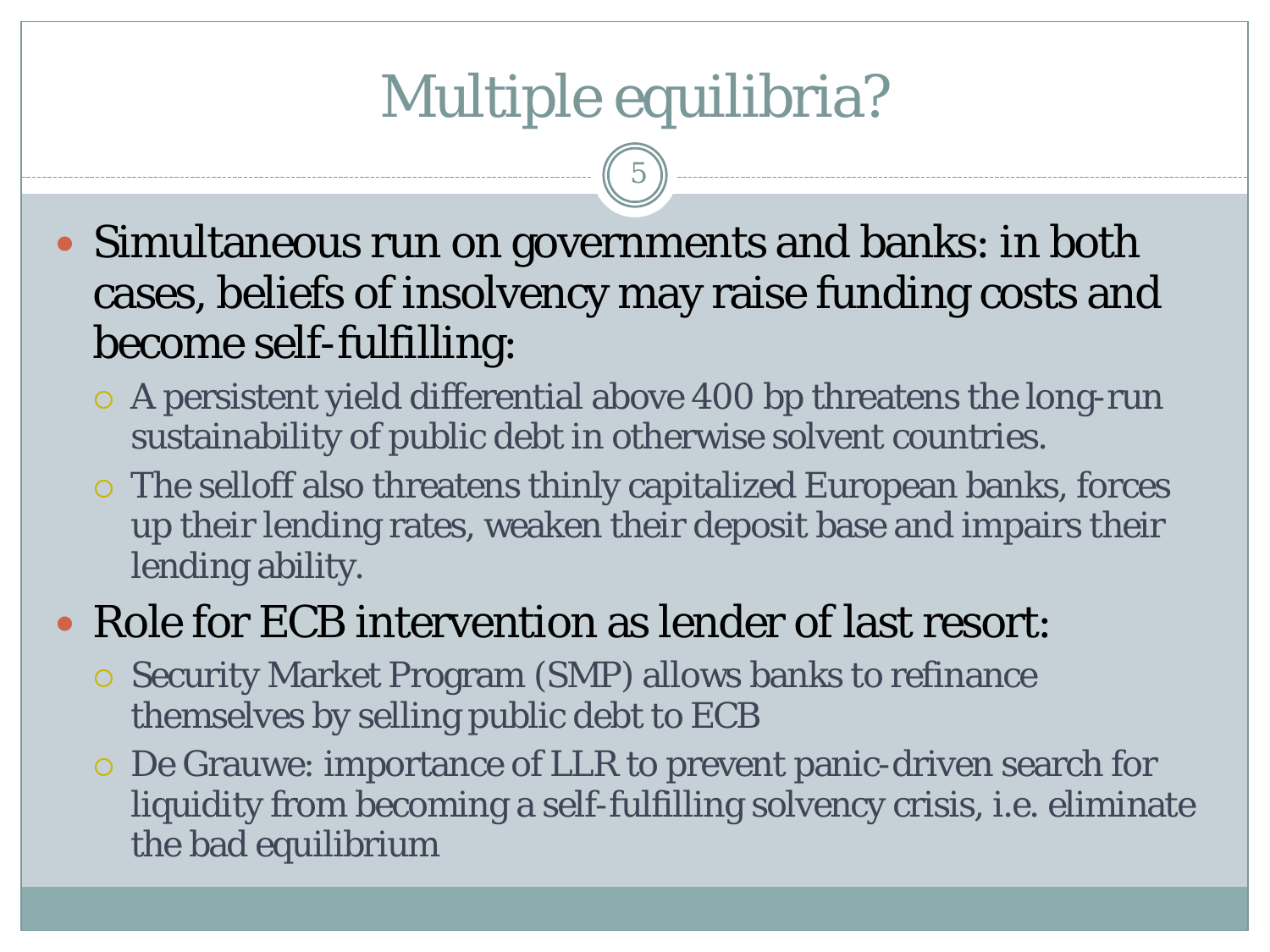# Liquidity provision: two possible targets

A. Act as a "circuit breaker" when momentum trades are destabilizing

6

- Limited approach: it only seeks to limit the rate of change over a given window, with no view of the longer-term trend
- $\circ$  Similar to the view of the major central banks about currency interventions
- Probably the current ECB view of the appropriate scope for its SMP
- B. Pursue a "target ceiling" for each yield spread
	- Determine that spread for a given country should be no more than X (based on some fundamentals model)  $\rightarrow$  intervene to keep the spread within that bound
- Task A is naturally suited to a fast-moving institution such as the ECB and poses no concerns for the money supply
- Task B could in principle be entrusted to one of three institutions:
	- ECB
	- EFSF (European Financial Stability Fund) or ESM (its successor )
	- Eurobond issuance program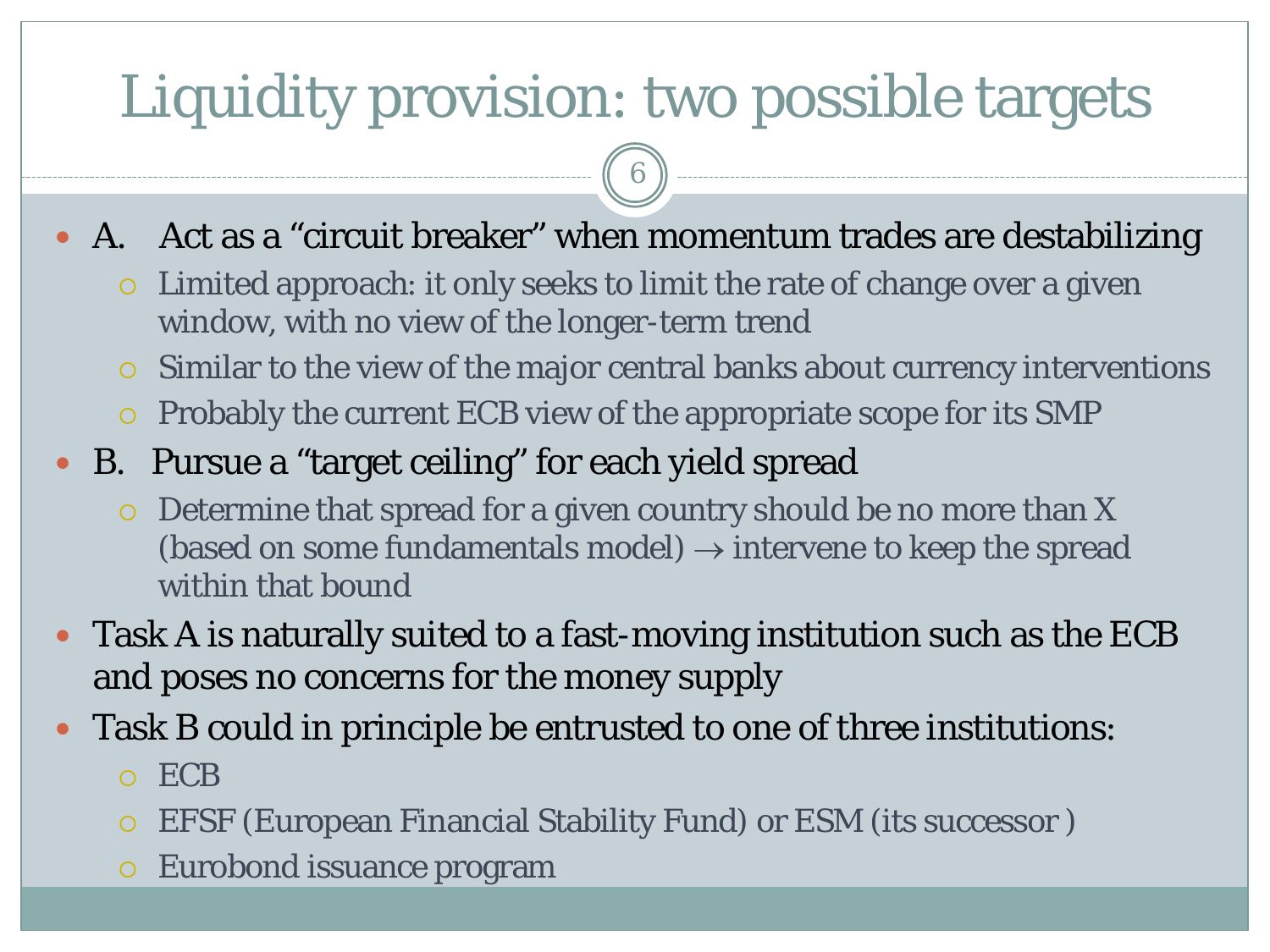# Which institution should stabilize spreads?

7

### EFSF would need a very large fund (Buiter: 3 trillion  $\epsilon$ ):

- with Italy, Spain and even France under attack, it could only rely on Germany for true firepower
- another problem with EFSF: born to withstand "small local crises" (e.g., Greece), it is unsuited to fight widespread ones and may actually become a vehicle of contagion: Italy, Spain and France lending to Greece…

### Eurobonds, with fees charged to sovereign issuers replacing target spreads:

similar problems as EFSF

 ECB would not suffer from this limitation (no limit to its ability to create liquidity) but would need to decide on form of intervention:

- sterilized: ECB soaks up liquidity by issuing bonds, mandating extra reserve requirements or attracting deposits from creditor banks
- non-sterilized: variant on quantitative easing, with the difference that it would leave the ECB with the credit risk of few troubled sovereigns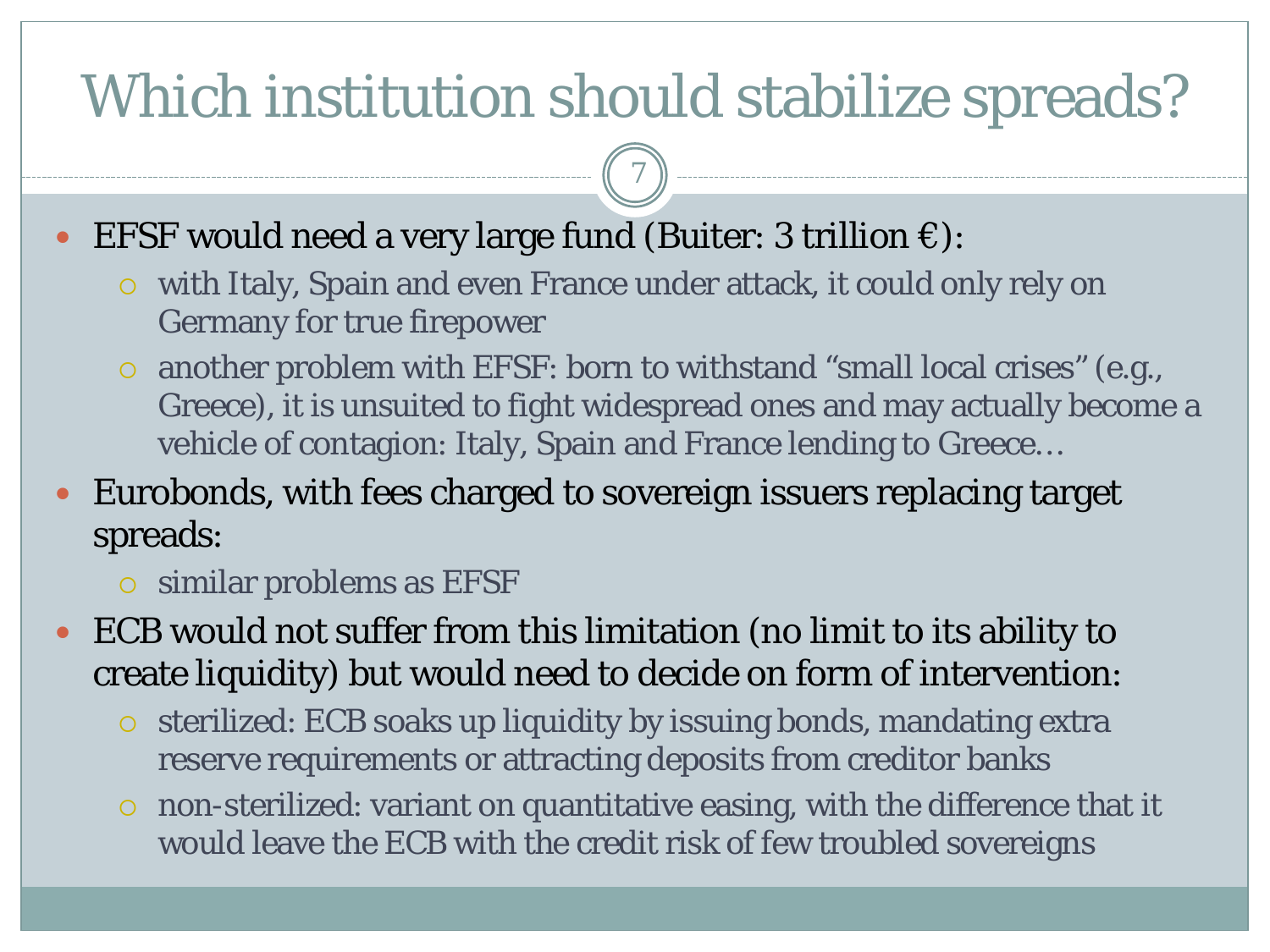### Line between solvency and liquidity?

8

 More serious issue: difficult to discriminate between liquidity (multiple equilibria) and solvency problems  $\rightarrow$  danger that ECB liquidity provision would exacerbate moral hazard problems:

- to provide liquidity to Greek, Irish and Portuguese banks, the ECB balance sheet has already absorbed public debt with potential solvency problems
- sovereigns may effectively fund themselves from the ECB through their troubled banks, i.e. use the fiscal-bank solvency nexus *strategically*
- $\circ$  if solvency is an issue, the ECB is not equipped to bargain complex conditionality programs with sovereigns nor to restructure banks
- Dealing with solvency issues of (i) governments and (ii) banks is outside the mandate of the ECB; yet, dealing with these issues – and with their "nexus" – is vital for the survival of the Euro
- Essential and urgent to complete the Euro Area (EA) architecture with well-designed institutions to address solvency issues and **break the bank-fiscal solvency nexus** at the root of current crisis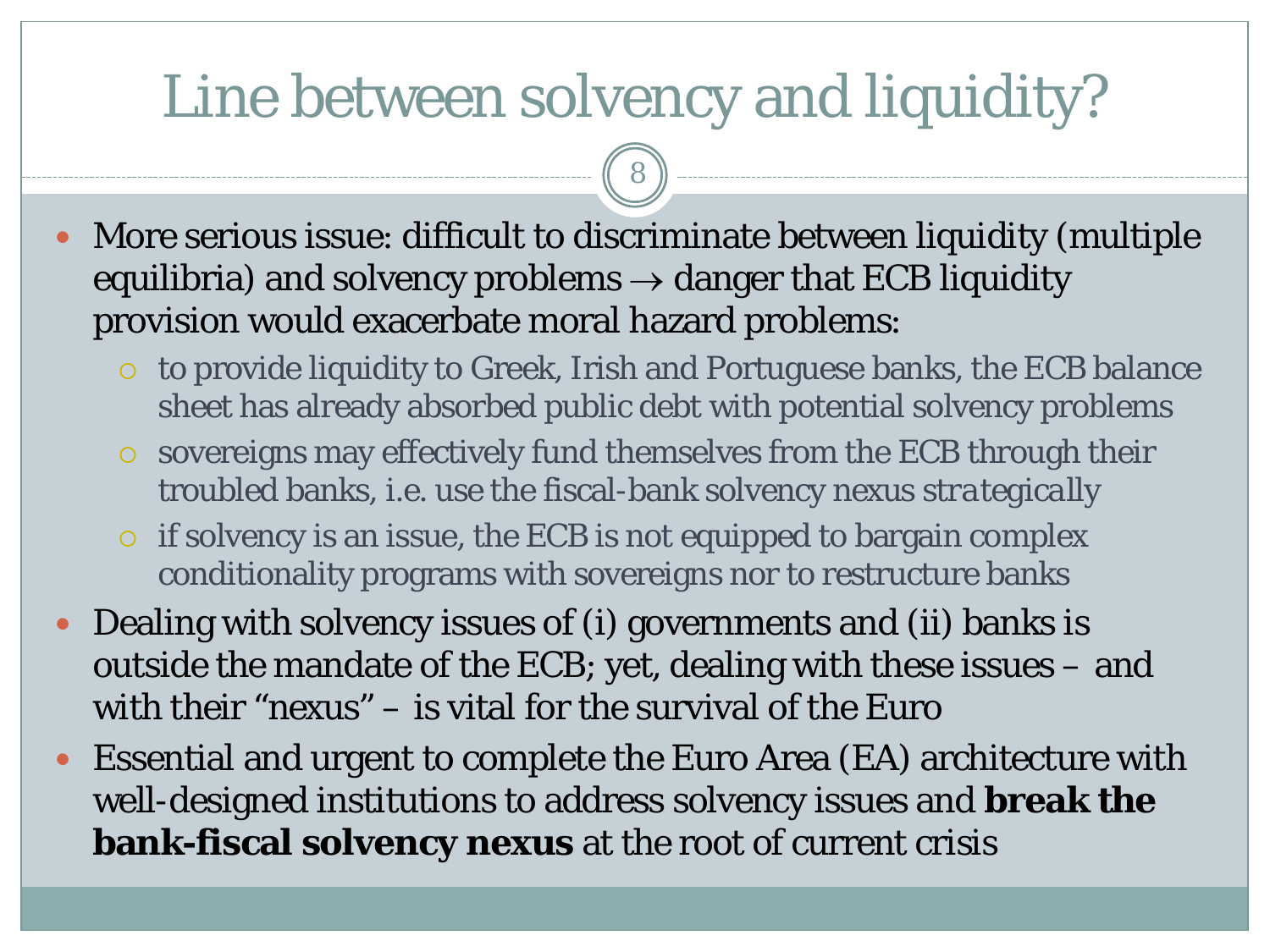# A possible blueprint for the future

9

- EA-level entity in charge of EA-wide bank deposit insurance and distressed bank recapitalization and closure policy
- EA-level entity in charge of restructuring troubled sovereign debt and lending to sovereign issuers at risk-adjusted rates
	- Must be able to borrow from the ECB to overcome "limited firepower" problem. Key issue: which rules are to govern such borrowing?
	- Its loans must condition not only on fiscal policies but on growthenhancing policies (liberalizations, institutional improvements, etc.)
- ECB left in charge of direct market interventions in case of liquidity crisis
- **Key point: incomplete and unbalanced EA institutional architecture exposes it to speculative attacks** – these will not stop unless this structural fault is remedied